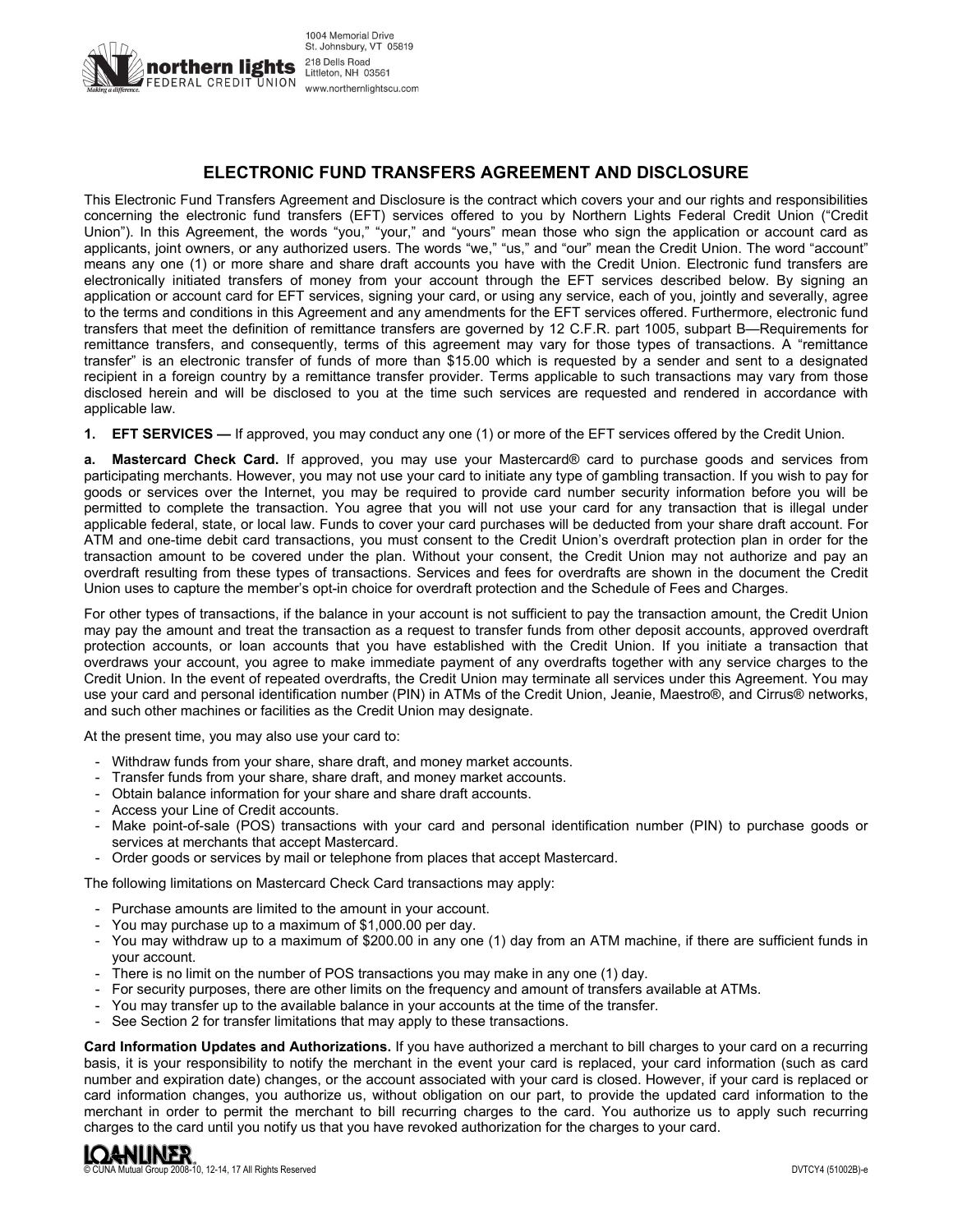Your card is automatically enrolled in an information updating service. Through this service, your updated card information (such as card number and expiration date) may be shared with participating merchants to facilitate continued recurring charges. Updates are not guaranteed before your next payment to a merchant is due. You are responsible for making direct payment until recurring charges resume. To revoke your authorization allowing us to provide updated card information to a merchant, please contact us.

**b. Call 24.** If we approve Call 24 for your accounts, a separate personal identification number (PIN) will be assigned to you. You must use your personal identification number (PIN) along with your account number to access your accounts. At the present time, you may use Call 24 to:

- Withdraw funds from your share and share draft accounts.
- Transfer funds from your share and share draft accounts.
- Obtain balance information for your share and share draft accounts.
- Make loan payments from your share and share draft accounts.
- Access your Line of Credit account.
- Determine if a particular item has cleared.
- Obtain tax information on amounts earned on share and share draft accounts or interest paid on loan accounts.
- Verify the last date and amount of your payroll deposit.
- See Call 24 Card for additional information and services.

Your accounts can be accessed under Call 24 via a touch-tone telephone only. Call 24 service will be available for your convenience 24 hours per day. This service may be interrupted for a short time each day for data processing.

The following limitations on Call 24 transactions may apply:

- There is no limit to the number of inquiries, transfers, or withdrawal requests you may make in any one (1) day.
- See Section 2 for transfer limitations that may apply to these transactions.

The Credit Union reserves the right to refuse any transaction which would draw upon insufficient funds, exceed a credit limit, lower an account below a required balance, or otherwise require us to increase our required reserve on the account. All checks are payable to you as a primary member and will be mailed to your address of record. The Credit Union may set other limits on the amount of any transaction, and you will be notified of those limits. The Credit Union may refuse to honor any transaction for which you do not have sufficient available verified funds. The service will discontinue if no transaction is entered after numerous unsuccessful attempts to enter a transaction and there may be limits on the duration of each telephone call.

#### **c. Preauthorized EFTs.**

- **Direct Deposit.** Upon instruction of (i) your employer, (ii) the Treasury Department or (iii) other financial institutions, the Credit Union will accept direct deposits of your paycheck or federal recurring payments, such as Social Security, to your share and/or share draft account.
- **Preauthorized Debits.** Upon instruction, we will pay certain recurring transactions from your share and share draft account.
- See Section 2 for transfer limitations that may apply to these transactions.
- **Stop Payment Rights.** If you have arranged in advance to make electronic fund transfers out of your account(s) for money you owe others, you may stop payment on preauthorized transfers from your account. You must notify us orally or in writing at any time up to three (3) business days before the scheduled date of the transfer. We may require written confirmation of the stop payment order to be made within 14 days of any oral notification. If we do not receive the written confirmation, the oral stop payment order shall cease to be binding 14 days after it has been made. A stop payment request may apply to a single transfer, multiple transfers, or all future transfers as directed by you, and will remain in effect unless you withdraw your request or all transfers subject to the request have been returned.
- **Notice of Varying Amounts.** If these regular payments may vary in amount, the person you are going to pay is required to tell you, ten (10) days before each payment, when it will be made and how much it will be. You may choose instead to get this notice only when the payment would differ by more than a certain amount from the previous payment or when the amount would fall outside certain limits that you set.
- **Liability for Failure to Stop Payment of Preauthorized Transfers.** If you order us to stop payment of a preauthorized transfer three (3) business days or more before the transfer is scheduled and we do not do so, we will be liable for your losses or damages.

**d. Electronic Check Conversion/Electronic Returned Check Fees.** If you pay for purchases or bills with a check or draft, you may authorize your check or draft to be converted to an electronic fund transfer. You may also authorize merchants or other payees to electronically debit your account for returned check fees. You are considered to have authorized these electronic fund transfers if you complete the transaction after being told (orally or by a notice posted or sent to you) that the transfer may be processed electronically or if you sign a written authorization.

**e. Internet Banking.** If Internet Banking is activated for your account(s), you will be required to use secure login information to access the account(s). At the present time, you may use Internet Banking to:

- Withdraw funds from your share and share draft accounts.
- Transfer funds from your share and share draft accounts.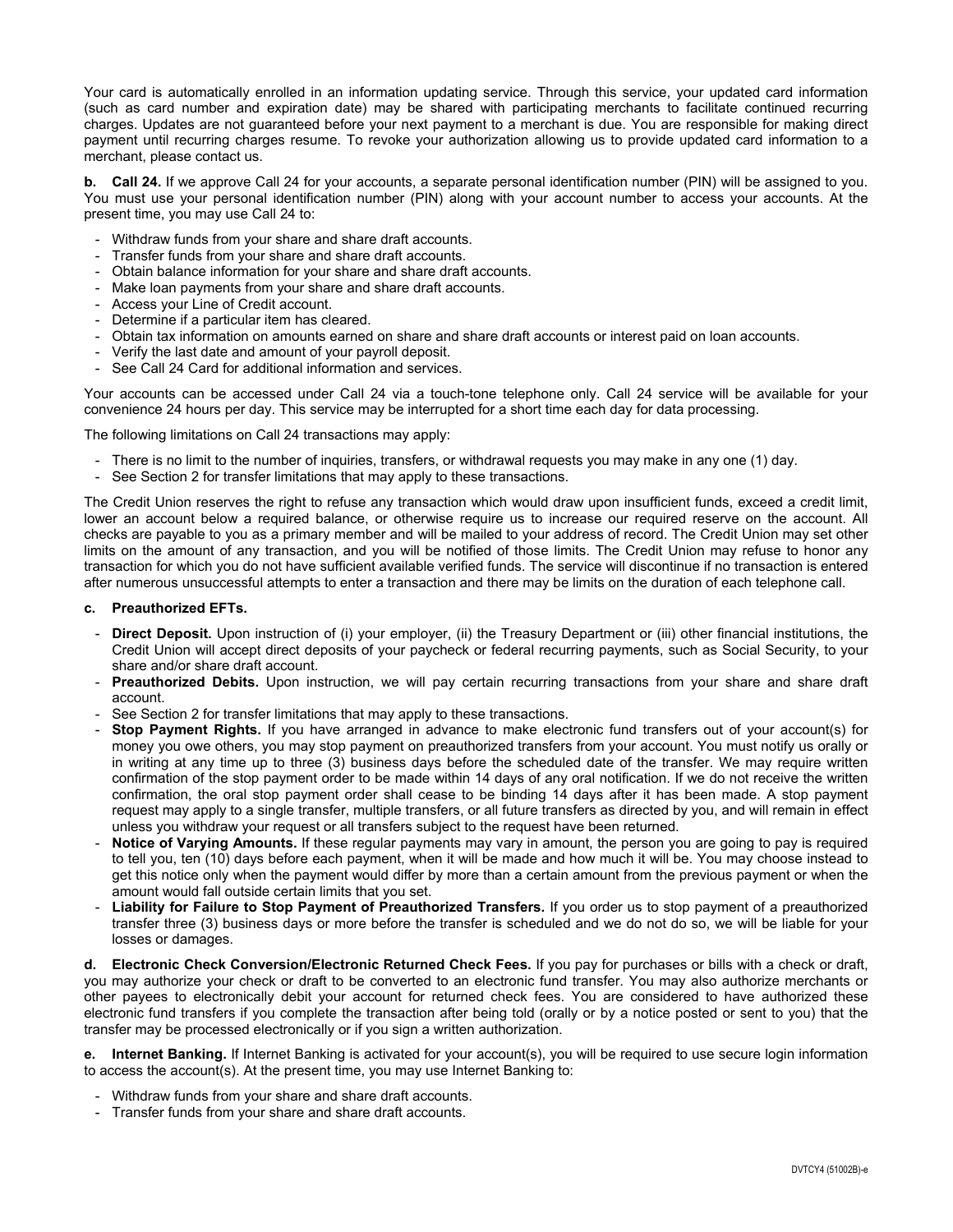- Obtain balance information for your share and share draft accounts.
- Make loan payments from your share and share draft accounts.

Your accounts can be accessed under Internet Banking via personal computer. Internet Banking will be available for your convenience 24 hours per day. This service may be interrupted for a short time each day for data processing. We reserve the right to refuse any transaction which would draw upon insufficient funds, exceed a credit limit, lower an account below a required balance, or otherwise require us to increase our required reserve on the account. All checks are payable to you as a primary member and will be mailed to your address of record. We may set other limits on the amount of any transaction, and you will be notified of those limits. We may refuse to honor any transaction for which you do not have sufficient available verified funds. The service will discontinue if no transaction is entered after numerous unsuccessful attempts to enter a transaction and there may be limits on the duration of each access.

The following limitations on Internet Banking transactions may apply:

- There is no limit to the number of inquiries, transfers, or withdrawal requests you may make in any one (1) day.
- See Section 2 for transfer limitations that may apply to these transactions.

**2. TRANSFER LIMITATIONS —** For all share and money market accounts, you may make no more than six (6) transfers and withdrawals from your account to another account of yours or to a third party in any month by means of a preauthorized, automatic, or Internet transfer, by telephonic order or instruction, or by check, draft, debit card or similar order. If you exceed these limitations, your account may be subject to a fee or be closed.

#### **3. CONDITIONS OF EFT SERVICES —**

**a. Ownership of Cards.** Any card or other device which we supply to you is our property and must be returned to us, or to any person whom we authorize to act as our agent, or to any person who is authorized to honor the card, immediately according to instructions. The card may be repossessed at any time at our sole discretion without demand or notice. You cannot transfer your card or account to another person.

**b. Honoring the Card.** Neither we nor merchants authorized to honor the card will be responsible for the failure or refusal to honor the card or any other device we supply to you. If a merchant agrees to give you a refund or adjustment, you agree to accept a credit to your account in lieu of a cash refund.

#### **c. Foreign Transactions.**

**Mastercard.** Purchases and cash withdrawals made in foreign currencies will be debited from your account in U.S. dollars. The exchange rate used to convert foreign currency transactions to U.S. dollars is either a government-mandated exchange rate or a wholesale exchange rate and is selected by Mastercard. The rate Mastercard uses for a particular transaction is the rate Mastercard selects for the applicable currency on the day the transaction is processed. This rate may differ from the rate applicable on the date the transaction occurred or was posted to your account.

A fee of up to 1.00% will be charged on all transactions completed outside of the United States, where the cardholder's country code differs from the merchant's country code. All fees are calculated based on the transaction amount after it is converted to U.S. dollars. These fees are charged except where excluded.

**d. Security of Access Code.** You may use one (1) or more access codes with your electronic fund transfers. The access codes issued to you are for your security purposes. Any access codes issued to you are confidential and should not be disclosed to third parties or recorded on or with the card. You are responsible for safekeeping your access codes. You agree not to disclose or otherwise make your access codes available to anyone not authorized to sign on your accounts. If you authorize anyone to use your access codes, that authority shall continue until you specifically revoke such authority by notifying the Credit Union. You understand that any joint owner you authorize to use an access code may withdraw or transfer funds from any of your accounts. If you fail to maintain the security of these access codes and the Credit Union suffers a loss, we may terminate your EFT services immediately.

**e. Joint Accounts.** If any of your accounts accessed under this Agreement are joint accounts, all joint owners, including any authorized users, shall be bound by this Agreement and, alone and together, shall be responsible for all EFT transactions to or from any share and share draft or loan accounts as provided in this Agreement. Each joint account owner, without the consent of any other account owner, may, and is hereby authorized by every other joint account owner, make any transaction permitted under this Agreement. Each joint account owner is authorized to act for the other account owners, and the Credit Union may accept orders and instructions regarding any EFT transaction on any account from any joint account owner.

**4. FEES AND CHARGES —** There are certain fees and charges for EFT services. For a current listing of all applicable fees, see our current Schedule of Fees and Charges that was provided to you at the time you applied for or requested these electronic services. From time to time, the charges may be changed. We will notify you of any changes as required by applicable law.

If you use an ATM not operated by us, you may be charged a fee by the ATM operator and by any international, national, regional, or local network used in processing the transaction (and you may be charged a fee for a balance inquiry even if you do not complete a funds transfer). The ATM surcharge will be debited from your account if you elect to complete the transaction or continue with the balance inquiry.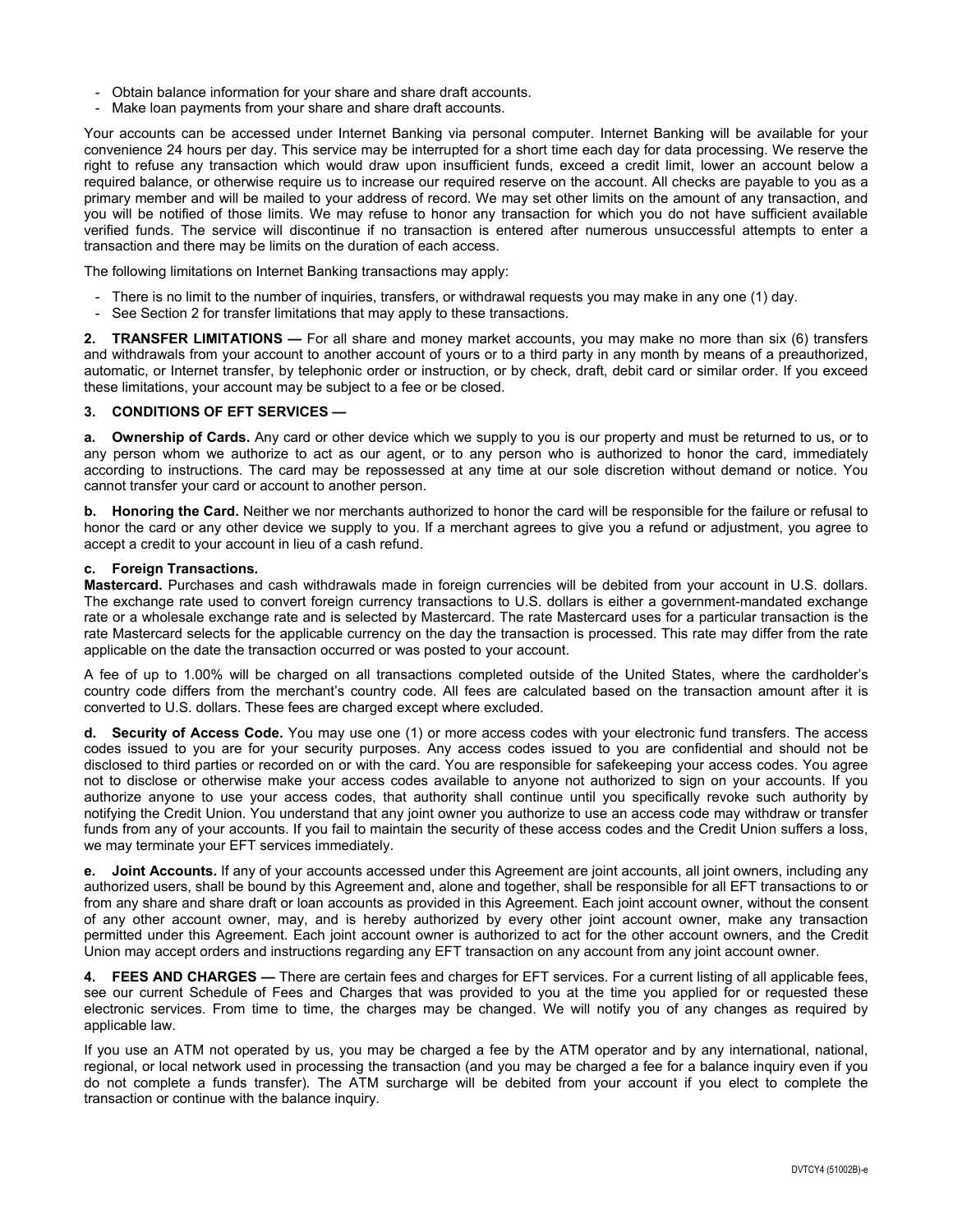**5. MEMBER LIABILITY —** You are responsible for all transactions you authorize using your EFT services under this Agreement. If you permit someone else to use an EFT service, your card or your access code, you are responsible for any transactions they authorize or conduct on any of your accounts. However, TELL US AT ONCE if you believe your card and/or access code has been lost or stolen, if you believe someone has used your card or access code or otherwise accessed your accounts without your permission, or if you believe that an electronic fund transfer has been made without your permission using information from your check. Telephoning is the best way of keeping your possible losses down. You could lose all the money in your account (plus your maximum overdraft line-of-credit).

You are not liable for an unauthorized Mastercard debit card transaction if you can demonstrate that you have exercised reasonable care in protecting your card or access code from loss or theft and, upon discovering the loss or theft, you promptly report the loss or theft to us.

For all other EFT transactions involving access devices, your liability for unauthorized transactions is determined as follows. If you tell us within two (2) business days after you learn of the loss or theft of your card or access code, you can lose no more than \$50.00 if someone used your card or access code without your permission. If you do NOT tell us within two (2) business days after you learn of the loss or theft of your card or access code and we can prove that we could have stopped someone from using your card or access code without your permission if you had told us, you could lose as much as \$500.00.

Also, if your statement shows transfers that you did not make including those made by card, access code or other means, TELL US AT ONCE. If you do not tell us within 60 days after the statement was mailed to you, you may not get back any money lost after the 60 days if we can prove that we could have stopped someone from making the transfers if you had told us in time. If a good reason (such as a hospital stay) kept you from telling us, we will extend the time periods.

If you believe your card or access code has been lost or stolen or that someone has transferred or may transfer money from your accounts without your permission, call:

(802) 748-2288 (800) 856-0026 (800) 264-5578 (lost/stolen)

or write to:

Northern Lights Federal Credit Union 1004 Memorial Drive St. Johnsbury, VT 05819 Fax: (802) 748-6570

You should also call the number or write to the address listed above if you believe a transfer has been made using the information from your check without your permission.

#### **6. RIGHT TO RECEIVE DOCUMENTATION —**

**a. Periodic Statements.** Transfers and withdrawals made through any debit card transactions, audio response transactions, preauthorized EFTs or online/PC transactions will be recorded on your periodic statement. You will receive a statement monthly unless there is no transaction in a particular month. In any case, you will receive a statement at least quarterly.

**b. Terminal Receipt.** You can get a receipt at the time you make any transaction (except inquiries) involving your account using an ATM and/or point-of-sale (POS) terminal.

**c. Direct Deposit.** If you have arranged to have a direct deposit made to your account at least once every 60 days from the same source and you do not receive a receipt (such as a pay stub), you can find out whether or not the deposit has been made by calling (802) 748-2288 or (800) 856-0026. This does not apply to transactions occurring outside the United States.

**7. ACCOUNT INFORMATION DISCLOSURE —** We will disclose information to third parties about your account or the transfers you make:

- As necessary to complete transfers;
- To verify the existence of sufficient funds to cover specific transactions upon the request of a third party, such as a credit bureau or merchant;
- If your account is eligible for emergency cash and/or emergency card replacement services and you request such services, you agree that we may provide personal information about you and your account that is necessary to provide you with the requested service(s);
- To comply with government agency or court orders; or
- If you give us your written permission.
- **8. BUSINESS DAYS —** Our business days are Monday through Friday, excluding holidays.

**9. CREDIT UNION LIABILITY FOR FAILURE TO MAKE TRANSFERS —** If we do not complete a transfer to or from your account on time or in the correct amount according to our agreement with you, we may be liable for your losses or damages. However, we will not be liable for direct or consequential damages in the following events: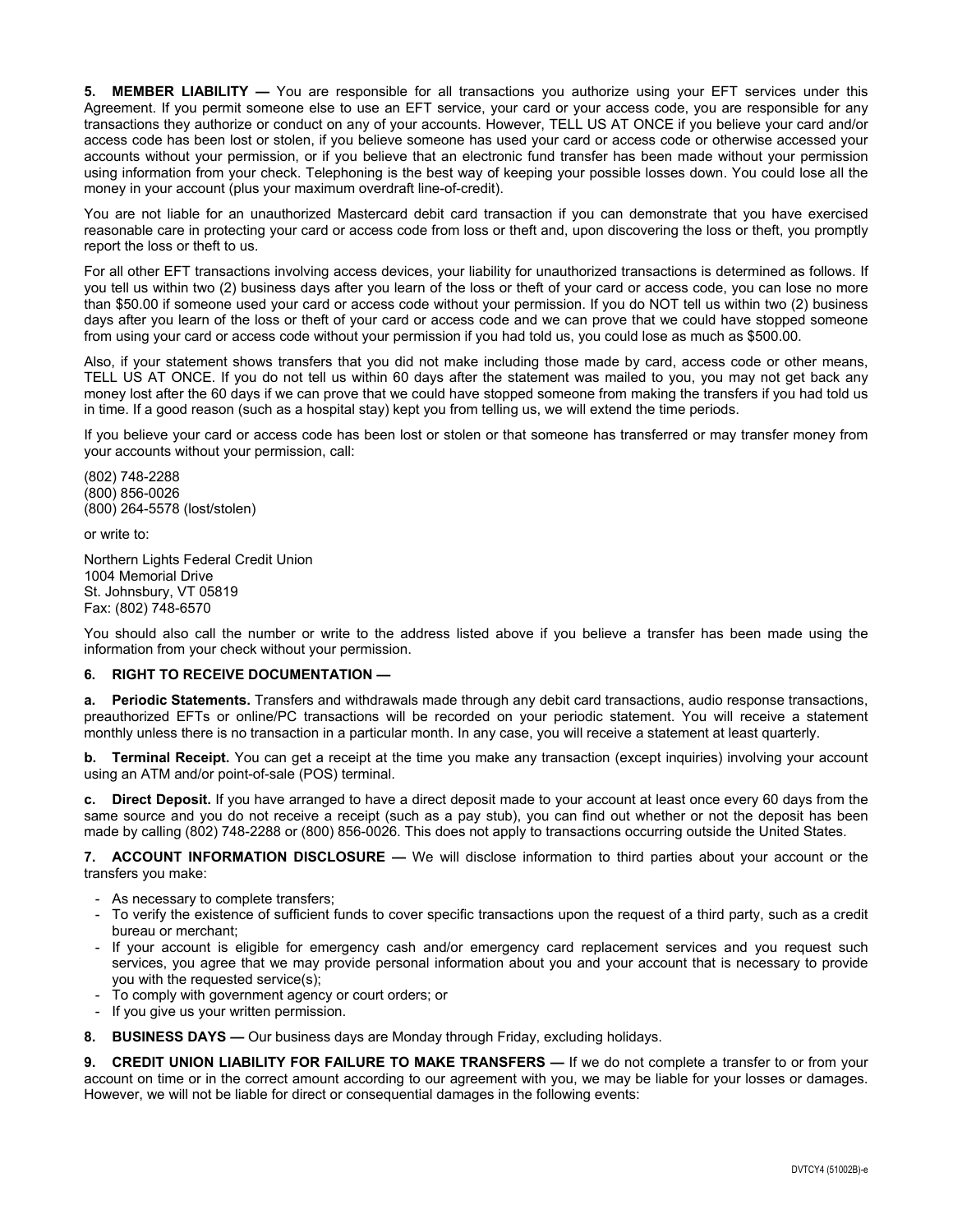- If, through no fault of ours, there is not enough money in your accounts to complete the transaction, if any funds in your accounts necessary to complete the transaction are held as uncollected funds pursuant to our Funds Availability Policy Disclosure, or if the transaction involves a loan request exceeding your credit limit.
- If you used your card or access code in an incorrect manner.
- If the ATM where you are making the transfer does not have enough cash.
- If the ATM was not working properly and you knew about the problem when you started the transaction.
- If circumstances beyond our control (such as fire, flood, or power failure) prevent the transaction.
- If the money in your account is subject to legal process or other claim.
- If funds in your account are pledged as collateral or frozen because of a delinquent loan.
- If the error was caused by a system of any participating ATM network.
- If the electronic transfer is not completed as a result of your willful or negligent use of your card, access code, or any EFT facility for making such transfers.
- If the telephone or computer equipment you use to conduct audio response, online/PC, or mobile banking transactions is not working properly and you know or should have known about the breakdown when you started the transaction.
- Any other exceptions as established by the Credit Union.

**10. NOTICES —** All notices from us will be effective when we have mailed them or delivered them to the appropriate address in the Credit Union's records. Notices from you will be effective when received by the Credit Union at the address specified in this Agreement. We reserve the right to change the terms and conditions upon which this service is offered. We will mail notice to you at least 21 days before the effective date of any change. Use of this service is subject to existing regulations governing the Credit Union account and any future changes to those regulations.

The following information is a list of safety precautions regarding the use of ATMs and night deposit facilities:

- Be aware of your surroundings, particularly at night.
- Consider having someone accompany you when the ATM or night deposit facility is used after dark.
- Close the entry door of any ATM facility equipped with a door.
- If another person is uncomfortably close to you at the time of your transaction, ask the person to step back before you complete your transaction. If it is after the regular hours of the financial institution and you are using an ATM, do not permit entrance to any person you do not know.
- Refrain from displaying your cash at the ATM or night deposit facility. As soon as your transaction is completed, place your money in your purse or wallet. Count the cash later in the safety of your car or home.
- If you notice anything suspicious at the ATM or night deposit facility, consider using another ATM or night deposit facility or coming back later. If you are in the middle of a transaction and you notice something suspicious, cancel the transaction, take your card or deposit envelope, and leave.
- If you are followed after making a transaction, go to the nearest public area where people are located.
- Do not write your personal identification number (PIN) or access code on your ATM card.
- Report all crimes to law enforcement officials immediately. If emergency assistance is needed, call the police from the nearest available public telephone.

**11. BILLING ERRORS —** In case of errors or questions about electronic fund transfers from your share and share draft accounts or if you need more information about a transfer on the statement or receipt, telephone us at the following number or send us a written notice to the following address as soon as you can. We must hear from you no later than 60 days after we sent the FIRST statement on which the problem appears. Call us at:

(802) 748-2288 (800) 856-0026

or write to:

Northern Lights Federal Credit Union 1004 Memorial Drive St. Johnsbury, VT 05819 Fax: (802) 748-6570

- Tell us your name and account number.
- Describe the electronic transfer you are unsure about and explain, as clearly as you can, why you believe the Credit Union has made an error or why you need more information.
- Tell us the dollar amount of the suspected error.

If you tell us orally, we may require that you send us your complaint or question in writing within ten (10) business days.

We will determine whether an error has occurred within ten (10)\* business days after we hear from you and will correct any error promptly. If we need more time, however, we may take up to 45\*\* days to investigate your complaint or question. If we decide to do this, we will credit your account within ten (10)\* business days for the amount you think is in error so that you will have the use of the money during the time it takes us to complete our investigation. If we ask you to put your complaint or question in writing and we do not receive it within ten (10) business days, we may not credit your account.

We will tell you the results within three (3) business days after completing our investigation. If we decide that there was no error, we will send you a written explanation. You may ask for copies of the documents that we used in our investigation.